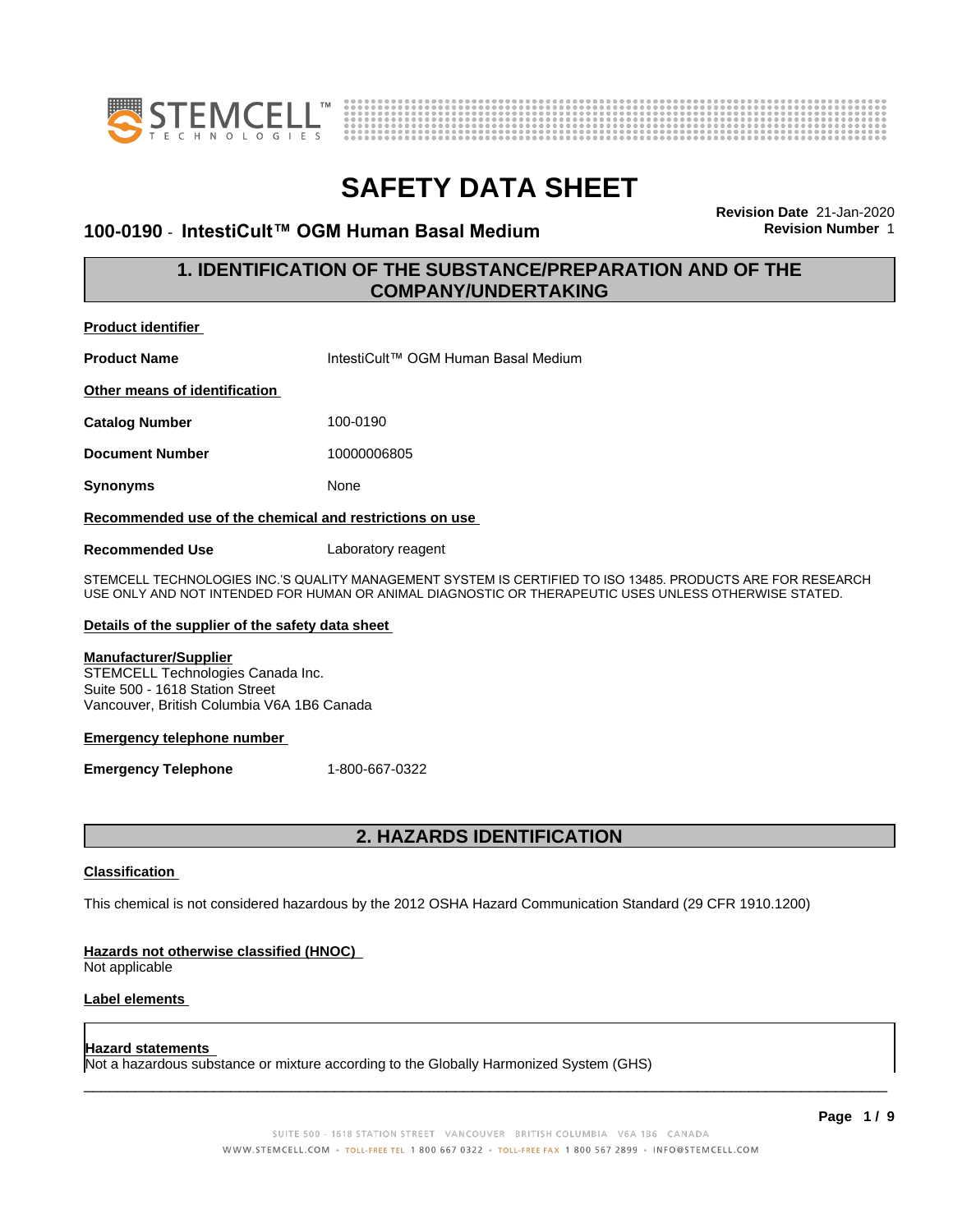



# \_\_\_\_\_\_\_\_\_\_\_\_\_\_\_\_\_\_\_\_\_\_\_\_\_\_\_\_\_\_\_\_\_\_\_\_\_\_\_\_\_\_\_\_\_\_\_\_\_\_\_\_\_\_\_\_\_\_\_\_\_\_\_\_\_\_\_\_\_\_\_\_\_\_\_\_\_\_\_\_\_\_\_\_\_\_\_\_\_\_\_\_\_ **Revision Date** 21-Jan-2020 **100-0190 ⋅ IntestiCult™ OGM Human Basal Medium Revision Number** 1

The product contains no substances which at their given concentration, are considered to be hazardous to health.

**Appearance** Clear **Physical state** Liquid **Odor No information available Appearance** Clear

## **Other Information**

Not applicable

**Unknown acute toxicity** 0 % of the mixture consists of ingredient(s) of unknown toxicity

0 % of the mixture consists of ingredient(s) of unknown acute oral toxicity

0 % of the mixture consists of ingredient(s) of unknown acute dermal toxicity

0 % of the mixture consists of ingredient(s) of unknown acute inhalation toxicity (gas)

0 % of the mixture consists of ingredient(s) of unknown acute inhalation toxicity (vapor)

0 % of the mixture consists of ingredient(s) of unknown acute inhalation toxicity (dust/mist)

#### **3. COMPOSITION/INFORMATION ON INGREDIENTS**

#### **Substance**

Not applicable.

#### **Mixture**

Not a hazardous substance or mixture according to the Globally Harmonized System (GHS)

\*The exact percentage (concentration) ofcomposition has been withheld as a trade secret.

#### **4. FIRST AID MEASURES**

#### **Description of first aid measures**

| <b>Inhalation</b>   | Remove to fresh air.                                                                                                    |
|---------------------|-------------------------------------------------------------------------------------------------------------------------|
| Eye contact         | Rinse thoroughly with plenty of water for at least 15 minutes, lifting lower and upper eyelids.<br>Consult a physician. |
| <b>Skin contact</b> | Wash skin with soap and water.                                                                                          |
| Ingestion           | Clean mouth with water and drink afterwards plenty of water.                                                            |
|                     |                                                                                                                         |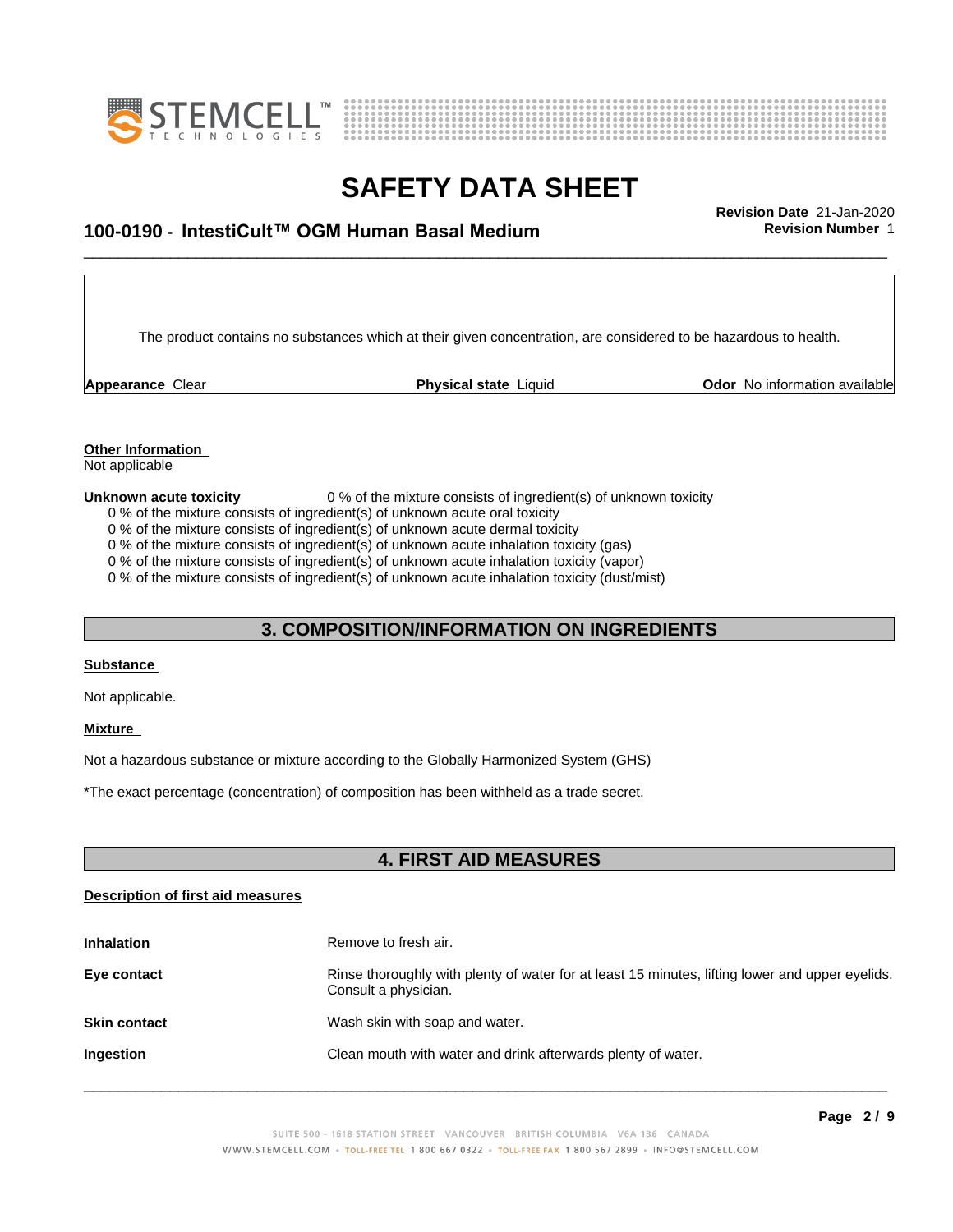



\_\_\_\_\_\_\_\_\_\_\_\_\_\_\_\_\_\_\_\_\_\_\_\_\_\_\_\_\_\_\_\_\_\_\_\_\_\_\_\_\_\_\_\_\_\_\_\_\_\_\_\_\_\_\_\_\_\_\_\_\_\_\_\_\_\_\_\_\_\_\_\_\_\_\_\_\_\_\_\_\_\_\_\_\_\_\_\_\_\_\_\_\_ **Revision Date** 21-Jan-2020 **100-0190 ⋅ IntestiCult™ OGM Human Basal Medium Revision Number** 1

| Most important symptoms and effects, both acute and delayed                                               |                                                                                                                                       |  |  |
|-----------------------------------------------------------------------------------------------------------|---------------------------------------------------------------------------------------------------------------------------------------|--|--|
| <b>Symptoms</b>                                                                                           | No information available.                                                                                                             |  |  |
|                                                                                                           | Indication of any immediate medical attention and special treatment needed                                                            |  |  |
| Treat symptomatically.<br>Note to physicians                                                              |                                                                                                                                       |  |  |
|                                                                                                           |                                                                                                                                       |  |  |
|                                                                                                           | <b>5. FIRE-FIGHTING MEASURES</b>                                                                                                      |  |  |
| <b>Suitable Extinguishing Media</b>                                                                       | Use extinguishing measures that are appropriate to local circumstances and the<br>surrounding environment.                            |  |  |
| Unsuitable extinguishing media                                                                            | CAUTION: Use of water spray when fighting fire may be inefficient.                                                                    |  |  |
| Specific hazards arising from the<br>chemical                                                             | No information available.                                                                                                             |  |  |
| <b>Explosion data</b><br>Sensitivity to Mechanical Impact None.<br><b>Sensitivity to Static Discharge</b> | None.                                                                                                                                 |  |  |
| Special protective equipment for<br>fire-fighters                                                         | Firefighters should wear self-contained breathing apparatus and full firefighting turnout<br>gear. Use personal protection equipment. |  |  |

### **6. ACCIDENTAL RELEASE MEASURES**

**Personal precautions, protective equipment and emergency procedures**

**Personal precautions** Ensure adequate ventilation.

| See Section 12 for additional Ecological Information.                                |  |  |  |
|--------------------------------------------------------------------------------------|--|--|--|
| Methods and material for containment and cleaning up                                 |  |  |  |
| Prevent further leakage or spillage if safe to do so.                                |  |  |  |
| Pick up and transfer to properly labeled containers.                                 |  |  |  |
| Clean contaminated objects and areas thoroughly observing environmental regulations. |  |  |  |
|                                                                                      |  |  |  |
|                                                                                      |  |  |  |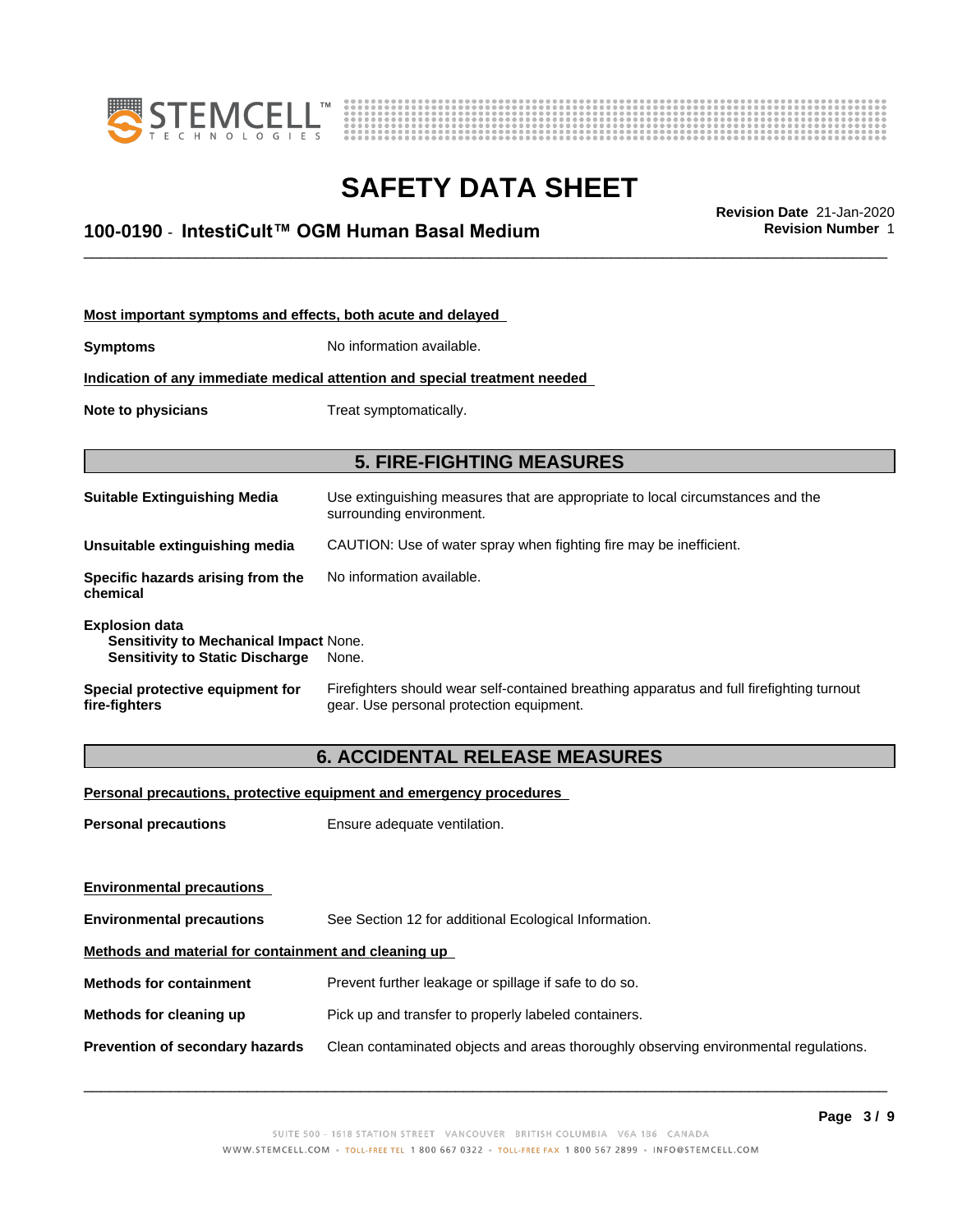



# \_\_\_\_\_\_\_\_\_\_\_\_\_\_\_\_\_\_\_\_\_\_\_\_\_\_\_\_\_\_\_\_\_\_\_\_\_\_\_\_\_\_\_\_\_\_\_\_\_\_\_\_\_\_\_\_\_\_\_\_\_\_\_\_\_\_\_\_\_\_\_\_\_\_\_\_\_\_\_\_\_\_\_\_\_\_\_\_\_\_\_\_\_ **Revision Date** 21-Jan-2020 **100-0190 ⋅ IntestiCult™ OGM Human Basal Medium Revision Number** 1

|                                                              | 7. HANDLING AND STORAGE                                                                                                                                                                                                                                                                                                                                                                                                            |
|--------------------------------------------------------------|------------------------------------------------------------------------------------------------------------------------------------------------------------------------------------------------------------------------------------------------------------------------------------------------------------------------------------------------------------------------------------------------------------------------------------|
| <b>Precautions for safe handling</b>                         |                                                                                                                                                                                                                                                                                                                                                                                                                                    |
| Advice on safe handling                                      | Handle in accordance with good industrial hygiene and safety practice.                                                                                                                                                                                                                                                                                                                                                             |
| Conditions for safe storage, including any incompatibilities |                                                                                                                                                                                                                                                                                                                                                                                                                                    |
| <b>Storage Conditions</b>                                    | Keep containers tightly closed in a dry, cool and well-ventilated place.                                                                                                                                                                                                                                                                                                                                                           |
|                                                              | 8. EXPOSURE CONTROLS/PERSONAL PROTECTION                                                                                                                                                                                                                                                                                                                                                                                           |
| <b>Control parameters</b>                                    |                                                                                                                                                                                                                                                                                                                                                                                                                                    |
| <b>Exposure Limits</b>                                       | This product, as supplied, does not contain any hazardous materials with occupational<br>exposure limits established by the region specific regulatory bodies.                                                                                                                                                                                                                                                                     |
| <b>Appropriate engineering controls</b>                      |                                                                                                                                                                                                                                                                                                                                                                                                                                    |
| <b>Engineering controls</b>                                  | <b>Showers</b><br>Eyewash stations<br>Ventilation systems.                                                                                                                                                                                                                                                                                                                                                                         |
|                                                              | Individual protection measures, such as personal protective equipment                                                                                                                                                                                                                                                                                                                                                              |
| <b>Eye/face protection</b>                                   | No special protective equipment required.                                                                                                                                                                                                                                                                                                                                                                                          |
| Skin and body protection                                     | No special protective equipment required.                                                                                                                                                                                                                                                                                                                                                                                          |
| <b>Respiratory protection</b>                                | No protective equipment is needed under normal use conditions. If exposure limits are<br>exceeded or irritation is experienced, ventilation and evacuation may be required.                                                                                                                                                                                                                                                        |
| Other protection                                             | This product contains material derived from human plasma. Donors have been tested and<br>found negative for HIV-1 and -2, hepatitis B, and hepatitis C prior to donation. However, this<br>product should be considered potentially infectious. Use controls and personal protection<br>appropriate for biohazardous infectious materials, as described in: Canadian Biosafety<br>Standards and Guidelines (CBSG), Second Edition. |
| <b>General hygiene considerations</b>                        | Handle in accordance with good industrial hygiene and safety practice.                                                                                                                                                                                                                                                                                                                                                             |
|                                                              |                                                                                                                                                                                                                                                                                                                                                                                                                                    |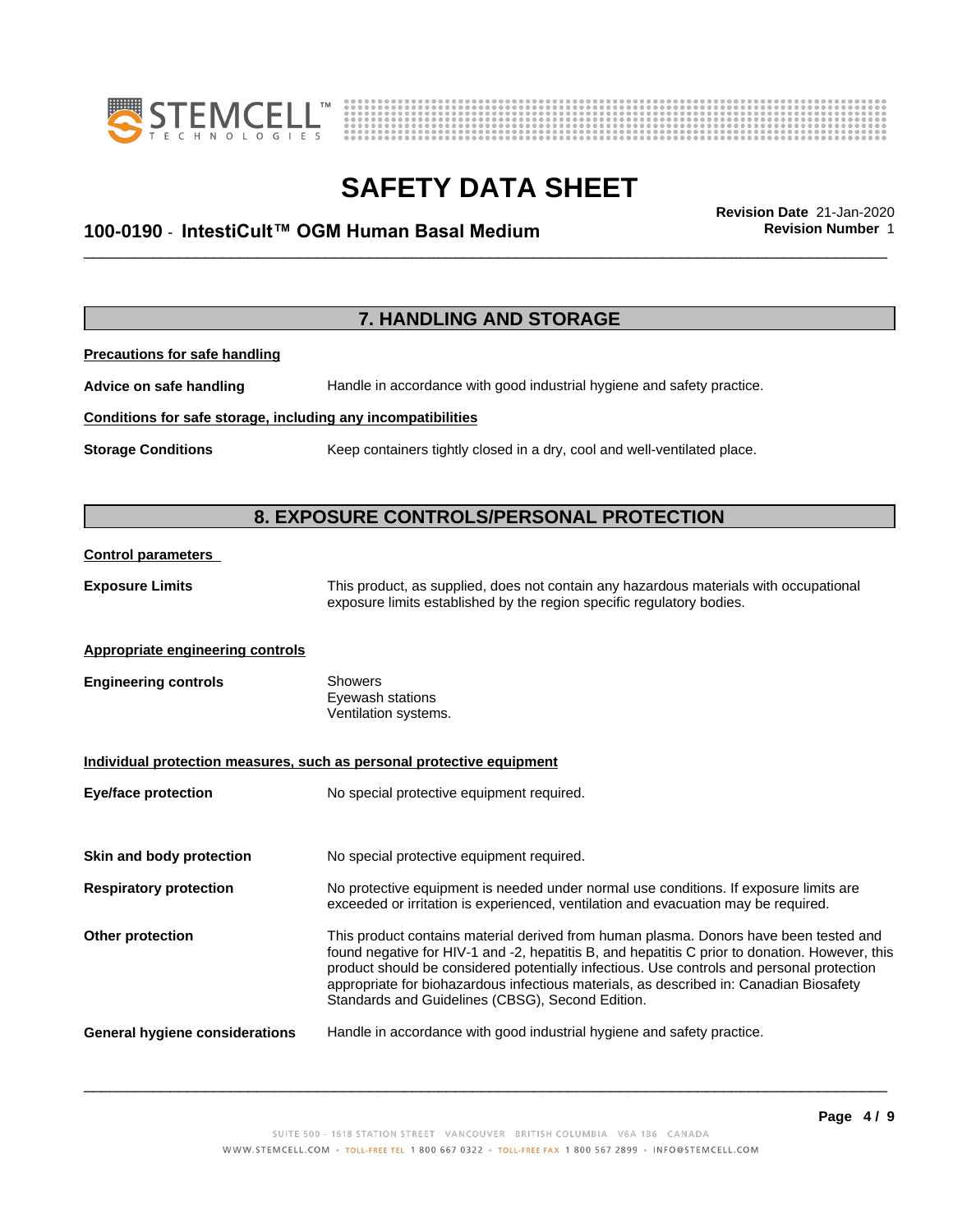



# \_\_\_\_\_\_\_\_\_\_\_\_\_\_\_\_\_\_\_\_\_\_\_\_\_\_\_\_\_\_\_\_\_\_\_\_\_\_\_\_\_\_\_\_\_\_\_\_\_\_\_\_\_\_\_\_\_\_\_\_\_\_\_\_\_\_\_\_\_\_\_\_\_\_\_\_\_\_\_\_\_\_\_\_\_\_\_\_\_\_\_\_\_ **Revision Date** 21-Jan-2020 **100-0190 ⋅ IntestiCult™ OGM Human Basal Medium Revision Number** 1

#### **9. PHYSICAL AND CHEMICAL PROPERTIES**

**Information on basic physical and chemical properties Physical state** Liquid Appearance **Clear Color** red-orange **Odor** No information available<br> **Odor threshold** Mo information available

**Explosive properties**<br> **Oxidizing properties**<br>
No information available **Oxidizing properties Melting point / freezing point** No data available None known<br> **Boiling point / boiling range** No data available None known **Boiling point / boiling range** No data available None known<br> **Flash point None known**<br>
No data available None known **Flash point** No data available **Evaporation rate** The South Control and No data available The None known **Flammability (solid, gas)** No data available None known **Flammability Limit in Air None known None known Upper flammability limit:** No data available **Lower flammability limit:** No data available **Vapor pressure** 1980 in the Modata available 1980 in the Known None known<br> **Vapor density** 1980 in the None Known None known None known **Vapor density No data available and the Choice of Choice Algebra 2016** None known<br> **Relative density No data available None known Relative density Water solubility No data available None known Solubility in other solvents** No data available None known **Partition coefficient**<br> **Autoignition temperature**<br>
No data available None Known<br>
None known **Autoignition temperature No data available None known**<br> **Decomposition temperature** No data available **None known**<br>
None known **Decomposition temperature** No data available None known<br> **Kinematic viscosity** No data available None known **Kinematic viscosity** No data available<br> **Dynamic viscosity** No data available **Dynamic** viscosity

**Other Information**

# **No information available**

**PH** No data available **None known**<br>No data available None known

**Softening point** No information available **Molecular weight** No information available **Molecular formula** No information available **VOC Content (%)** No information available **Liquid Density** No information available **Bulk density** No information available

# **Property Calles Values Values**<br> **Property Remarks • Method**<br> **PRICION CONTRACTE INTERET ACCOUNT ACCOUNT ACCOUNT ACCOUNT ACCOUNT ACCOUNT ACCOUNT ACCOUNT ACCOUNT ACCOUNT ACCOUNT ACCOUNT ACCOUNT ACCOUNT ACCOUNT ACCOUNT ACC**

None known

#### **10. STABILITY AND REACTIVITY**

**Reactivity** No information available. **Chemical stability** Stable under normal conditions. **Possibility of hazardous reactions** None under normal processing.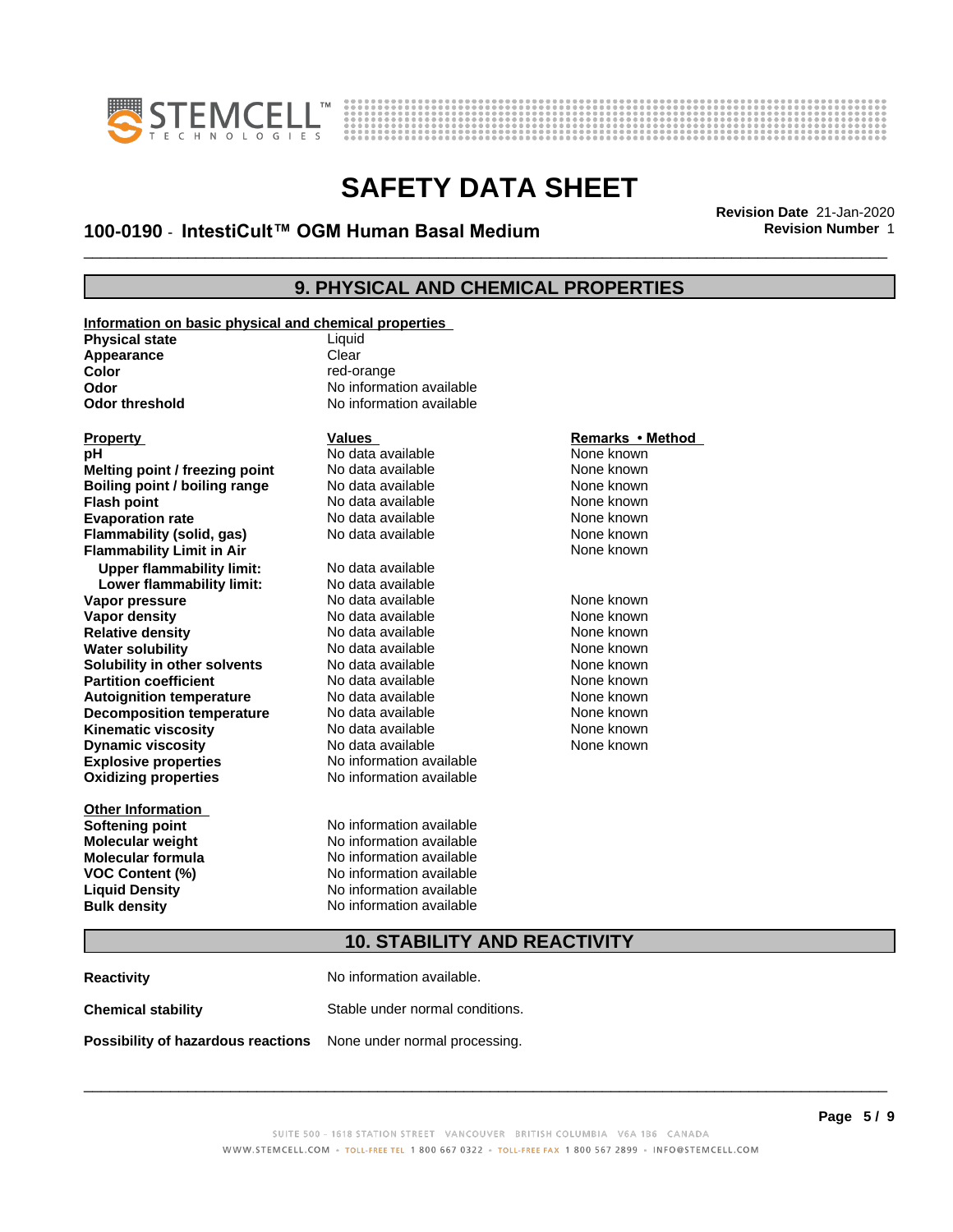



# **SAFETY DATA SHEET**<br>Revision Date 21-Jan-2020

# \_\_\_\_\_\_\_\_\_\_\_\_\_\_\_\_\_\_\_\_\_\_\_\_\_\_\_\_\_\_\_\_\_\_\_\_\_\_\_\_\_\_\_\_\_\_\_\_\_\_\_\_\_\_\_\_\_\_\_\_\_\_\_\_\_\_\_\_\_\_\_\_\_\_\_\_\_\_\_\_\_\_\_\_\_\_\_\_\_\_\_\_\_ **Revision Date** 21-Jan-2020 **100-0190 ⋅ IntestiCult™ OGM Human Basal Medium Revision Number** 1

- **Conditions to avoid** None known based on information supplied.
- **Incompatible materials** None known based on information supplied.

**Hazardous decomposition products** None known based on information supplied.

#### **11. TOXICOLOGICAL INFORMATION**

#### **Information on likely routes of exposure**

**Product Information**

| <b>Inhalation</b>   | Specific test data for the substance or mixture is not available. |
|---------------------|-------------------------------------------------------------------|
| Eye contact         | Specific test data for the substance or mixture is not available. |
| <b>Skin contact</b> | Specific test data for the substance or mixture is not available. |
| Ingestion           | Specific test data for the substance or mixture is not available. |

#### **<u>Symptoms related to the physical, chemical and toxicological characteristics</u>**

**Symptoms** No information available.

#### **Numerical measures of toxicity**

#### **Acute toxicity**

**Unknown acute toxicity** 0 % of the mixture consists of ingredient(s) of unknown toxicity

0 % of the mixture consists of ingredient(s) of unknown acute oral toxicity

 $0$  % of the mixture consists of ingredient(s) of unknown acute dermal toxicity

0 % of the mixture consists of ingredient(s) of unknown acute inhalation toxicity (gas)

0 % of the mixture consists of ingredient(s) of unknown acute inhalation toxicity (vapor)

0 % of the mixture consists of ingredient(s) of unknown acute inhalation toxicity (dust/mist)

#### **Delayed and immediate effects as well as chronic effects from short and long-term exposure**

| Skin corrosion/irritation         | No information available. |
|-----------------------------------|---------------------------|
| Serious eye damage/eye irritation | No information available. |
| Respiratory or skin sensitization | No information available. |
| Germ cell mutagenicity            | No information available. |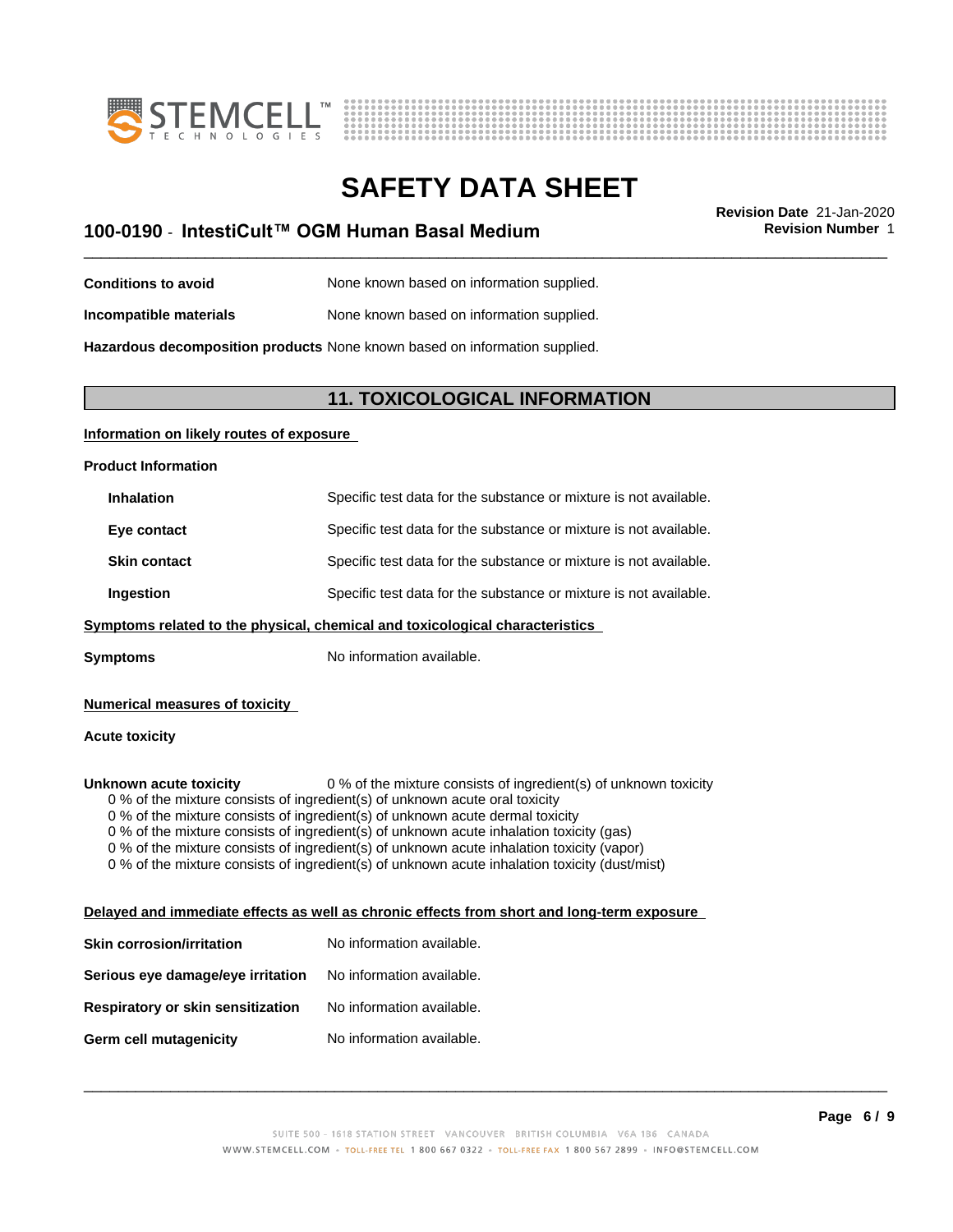



# \_\_\_\_\_\_\_\_\_\_\_\_\_\_\_\_\_\_\_\_\_\_\_\_\_\_\_\_\_\_\_\_\_\_\_\_\_\_\_\_\_\_\_\_\_\_\_\_\_\_\_\_\_\_\_\_\_\_\_\_\_\_\_\_\_\_\_\_\_\_\_\_\_\_\_\_\_\_\_\_\_\_\_\_\_\_\_\_\_\_\_\_\_ **Revision Date** 21-Jan-2020 **100-0190 ⋅ IntestiCult™ OGM Human Basal Medium Revision Number** 1

| Carcinogenicity                 | No information available. |
|---------------------------------|---------------------------|
| <b>Reproductive toxicity</b>    | No information available. |
| <b>STOT - single exposure</b>   | No information available. |
| <b>STOT - repeated exposure</b> | No information available. |
| <b>Aspiration hazard</b>        | No information available. |

#### **12. ECOLOGICAL INFORMATION**

| <b>Ecotoxicity</b>            |                                    |
|-------------------------------|------------------------------------|
| Persistence and degradability | No information available.          |
| <b>Bioaccumulation</b>        | There is no data for this product. |
| Other adverse effects         | No information available.          |

#### **13. DISPOSAL CONSIDERATIONS**

| Waste treatment methods                |                                                                                                                    |
|----------------------------------------|--------------------------------------------------------------------------------------------------------------------|
| Waste from residues/unused<br>products | Dispose of in accordance with local regulations. Dispose of waste in accordance with<br>environmental legislation. |
| Contaminated packaging                 | Do not reuse empty containers.                                                                                     |

## **14. TRANSPORT INFORMATION**

| <b>DOT</b> | Not regulated |
|------------|---------------|
| <b>TDG</b> | Not regulated |
| <b>MEX</b> | Not regulated |
| ICAO (air) | Not regulated |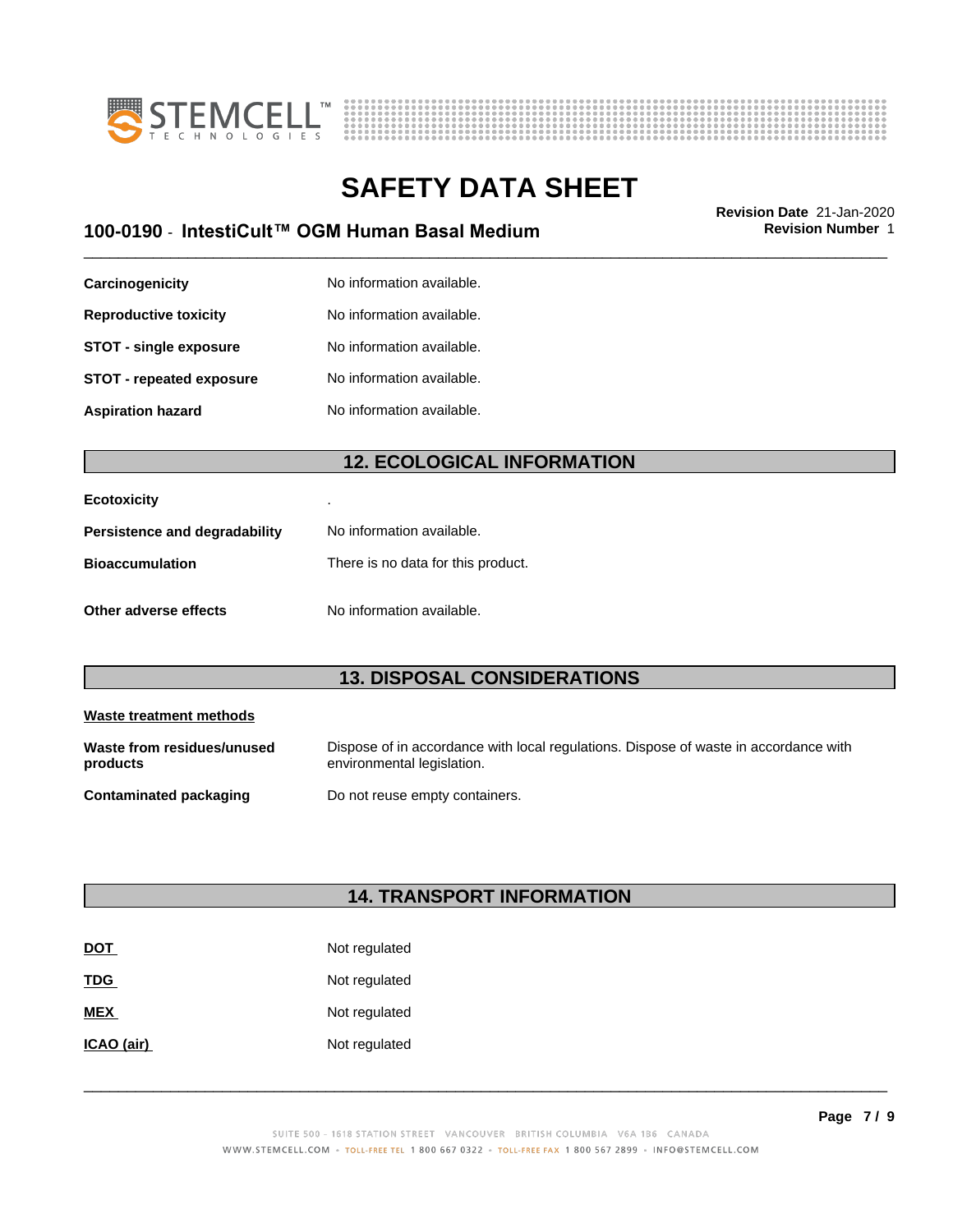



# **SAFETY DATA SHEET**<br>Revision Date 21-Jan-2020

# \_\_\_\_\_\_\_\_\_\_\_\_\_\_\_\_\_\_\_\_\_\_\_\_\_\_\_\_\_\_\_\_\_\_\_\_\_\_\_\_\_\_\_\_\_\_\_\_\_\_\_\_\_\_\_\_\_\_\_\_\_\_\_\_\_\_\_\_\_\_\_\_\_\_\_\_\_\_\_\_\_\_\_\_\_\_\_\_\_\_\_\_\_ **Revision Date** 21-Jan-2020 **100-0190 ⋅ IntestiCult™ OGM Human Basal Medium Revision Number** 1

**IATA** Not regulated **IMDG** Not regulated **RID** Not regulated ADR Not regulated **ADN** Not regulated

#### **15. REGULATORY INFORMATION**

| <b>International Inventories</b> |                 |  |
|----------------------------------|-----------------|--|
| TSCA                             | Does not comply |  |
| <b>DSL/NDSL</b>                  | Does not comply |  |
| <b>EINECS/ELINCS</b>             | Does not comply |  |
| <b>ENCS</b>                      | Does not comply |  |
| <b>IECSC</b>                     | Does not comply |  |
| <b>KECL</b>                      | Does not comply |  |
| <b>PICCS</b>                     | Does not comply |  |
| AICS                             | Does not comply |  |
|                                  |                 |  |

 **Legend:**

 **TSCA** - United States Toxic Substances Control Act Section 8(b) Inventory

 **DSL/NDSL** - Canadian Domestic Substances List/Non-Domestic Substances List

 **EINECS/ELINCS** - European Inventory of Existing Chemical Substances/European List of Notified Chemical Substances

 **ENCS** - Japan Existing and New Chemical Substances

 **IECSC** - China Inventory of Existing Chemical Substances

 **KECL** - Korean Existing and Evaluated Chemical Substances

 **PICCS** - Philippines Inventory of Chemicals and Chemical Substances

 **AICS** - Australian Inventory of Chemical Substances

#### **US Federal Regulations**

#### **SARA 313**

Section 313 of Title III of the Superfund Amendments and Reauthorization Act of 1986 (SARA). This product does not contain any chemicals which are subject to the reporting requirements of the Act and Title 40 of the Code of Federal Regulations, Part 372.

#### **SARA 311/312 Hazard Categories**

| Acute health hazard               | No. |
|-----------------------------------|-----|
| <b>Chronic Health Hazard</b>      | No. |
| Fire hazard                       | No. |
| Sudden release of pressure hazard | No. |
| <b>Reactive Hazard</b>            | N٥  |

#### **CWA (Clean WaterAct)**

This product does not contain any substances regulated as pollutants pursuant to the Clean Water Act (40 CFR 122.21 and 40 CFR 122.42).